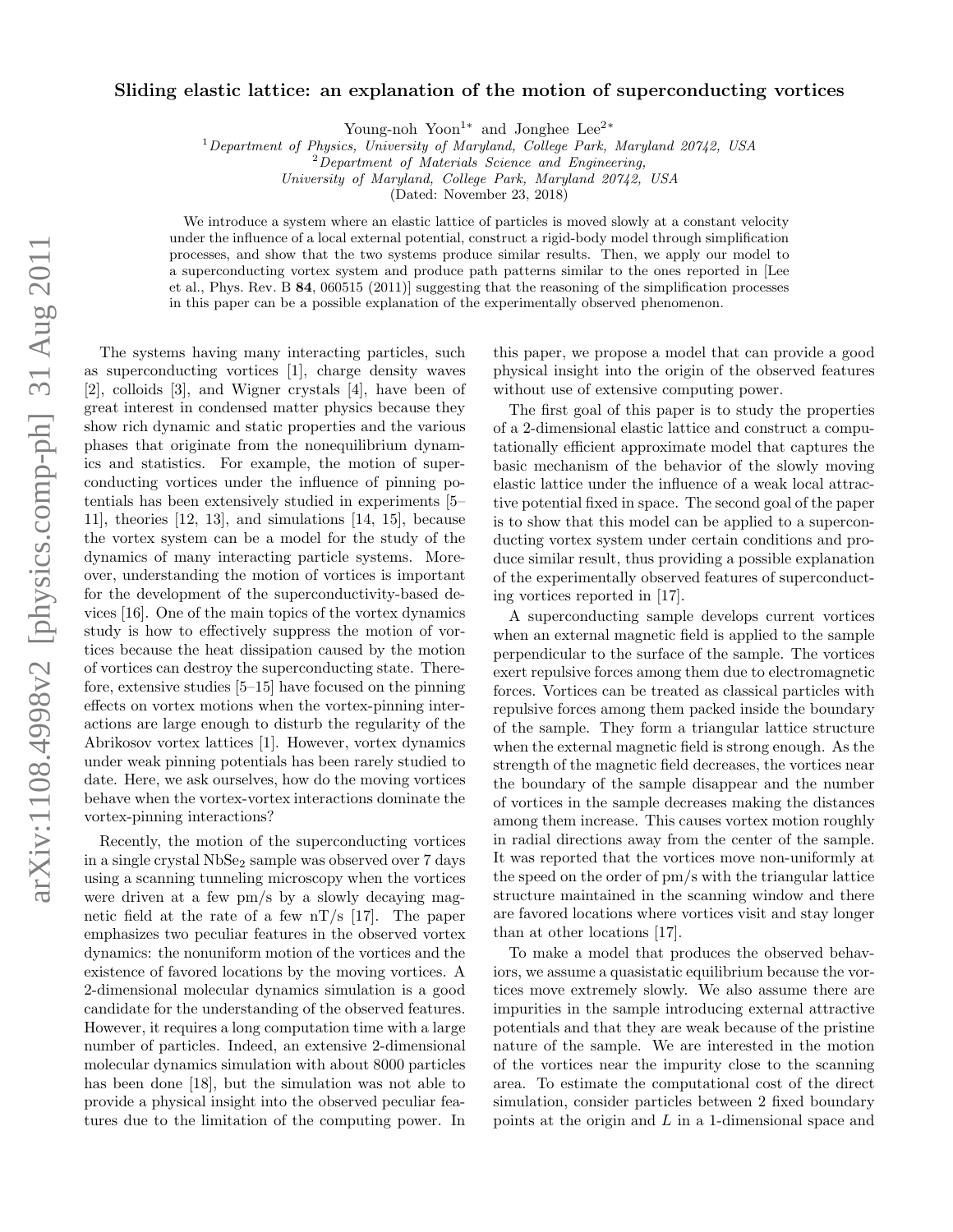the motion of the particles as the particles next to the right boundary are removed one by one. Removing 1 particle causes a particle at x move about  $x/L$  of the lattice constant. The observation location needs to be less than  $L/10$  so that the paths of the particles at the observation location have at least 10 steps as the particles move for about 1 lattice constant. We need to remove at least 10 particles so that the particles at the observation location move for at least 1 lattice constant. We need to have at least 100 initial particles so that the lattice constant does not change much as reported in [17] as 10 particles are being removed. In a 2-dimensional case, we need to have at least  $100 \times 100$  particles making the direct simulation computationally too expensive to perform.

We note that the direct cause of the motion of the vortices is the moving neighboring vortices. If we consider a collection of vortices of a certain area, then the motion of those vortices is caused by the repulsive forces from the surrounding moving vortices. Replacing the surrounding vortices with a repulsive boundary moving at a constant velocity to approximate the driving mechanism and introducing a weak external attractive potential fixed in space for the effect of the weak pinning caused by an impurity leads to a moving boundary model. However, this model did not produce the desired features possibly because we could not simulate enough particles limited by computing power, assuming the reported features in [17] are the results of a large number of vortices. This assumption is explained later in the simplification process from the elastic-lattice model to the rigid-body model.

Assuming the pinning is weak enough not to break the lattice structure of the vortices, we replace the particles with repulsive forces in the previous model with a lattice of particles and springs. This motivates the sliding elastic lattice model. Consider a 2-dimensional triangular lattice structure of particles with each connected to 6 neighbors by springs of natural length 1 inside a certain boundary under the influence of a weak local external potential at a fixed location. We drag the boundary at a constant velocity slowly enough to ignore the masses of the particles and use quasistatic equilibrium analysis. We assume that the external potential is weak enough not to distort the lattice structure too much and that the external potential is short-ranged compared to the unit length of the lattice. We are interested in the paths of the particles near the external potential.

Even if the elastic lattice model is computationally more efficient than the moving boundary model, the computational cost of the elastic lattice model is still high. To make a computationally more efficient model, we draw a virtual boundary containing several particles of our interest near the external potential resulting in the system divided into the area of our interest and the bigger environment containing the rest of the particles. There are three orders of strength involved in this picture. Firstly, the effective spring constant of the environment is much less than the spring constant of the individual springs because the environment contains many springs connected in part in series and the combined spring constant decreases when springs are connected in series. Secondly, the strength of the external potential is weak enough not to distort the lattice structure much, if we assume the external potential is weak compared to the strengths of the individual springs. Thirdly, the external potential is strong enough to disturb the locations of the particles of our interest because the effective spring of the environment is soft. Thus, we expect that physics does not change much when we replace the springs and the particles inside the virtual boundary with a rigid body of those particles and replace the environment with a soft

We need to characterize the properties of the lattice before we simplify the system. To do that, we consider an elastic lattice with one particle located at the origin and the triangular structure oriented so that one of the 6 directions of the edges is parallel to the x-axis, ignoring the existence of the external potential at the moment. We cut out the lattice outside the circle of radius r centered at the origin when the lattice is at equilibrium with lattice constant 1. We call the particles that have all 6 neighboring particles inside particles, and the particles that have less than 6 neighboring particles boundary particles. We fix the relative positions of the boundary particles to each other, letting the inside particles free to move.

representative spring connected to the rigid body.

A 2-dimensional lattice is somewhat different from a 1-dimensional lattice, because the 2-dimensional lattice becomes unevenly distorted when the center particle is moved by an external force while the 1-dimensional lattice becomes evenly compressed or stretched resulting in the effective spring constant of the system being inversely proportional to the size of the system. Thus, we need to characterize the distortion of the lattice. To characterize the distortion, we moved the center particle of the lattice to the right by 0.5 distance keeping the boundary particles at the same positions. We found that the resulting displacements of the particles are quite local near the center, and the distortion of the hexagon of the 6 neighboring particles surrounding the center one is not negligible. Thus, replacing the lattice near the center one with a rigid body is not reasonable in this situation. But if the functional form of the potential energy of each individual spring has a shape that introduces more penalty away from the equilibrium than a quadratic function (obeying Hooke's law) does, then we can expect that the displacements become more spread and the distortion near the center decreases. To quantify the distortion, we define distortion  $D_n$  of the hexagon surrounding the *n*-th particle as

$$
D_n^2 = \frac{\sum_{i=1}^6 \left[ (x_{n,i} - x'_{n,i})^2 + (y_{n,i} - y'_{n,i})^2 \right]}{6}, \quad (1)
$$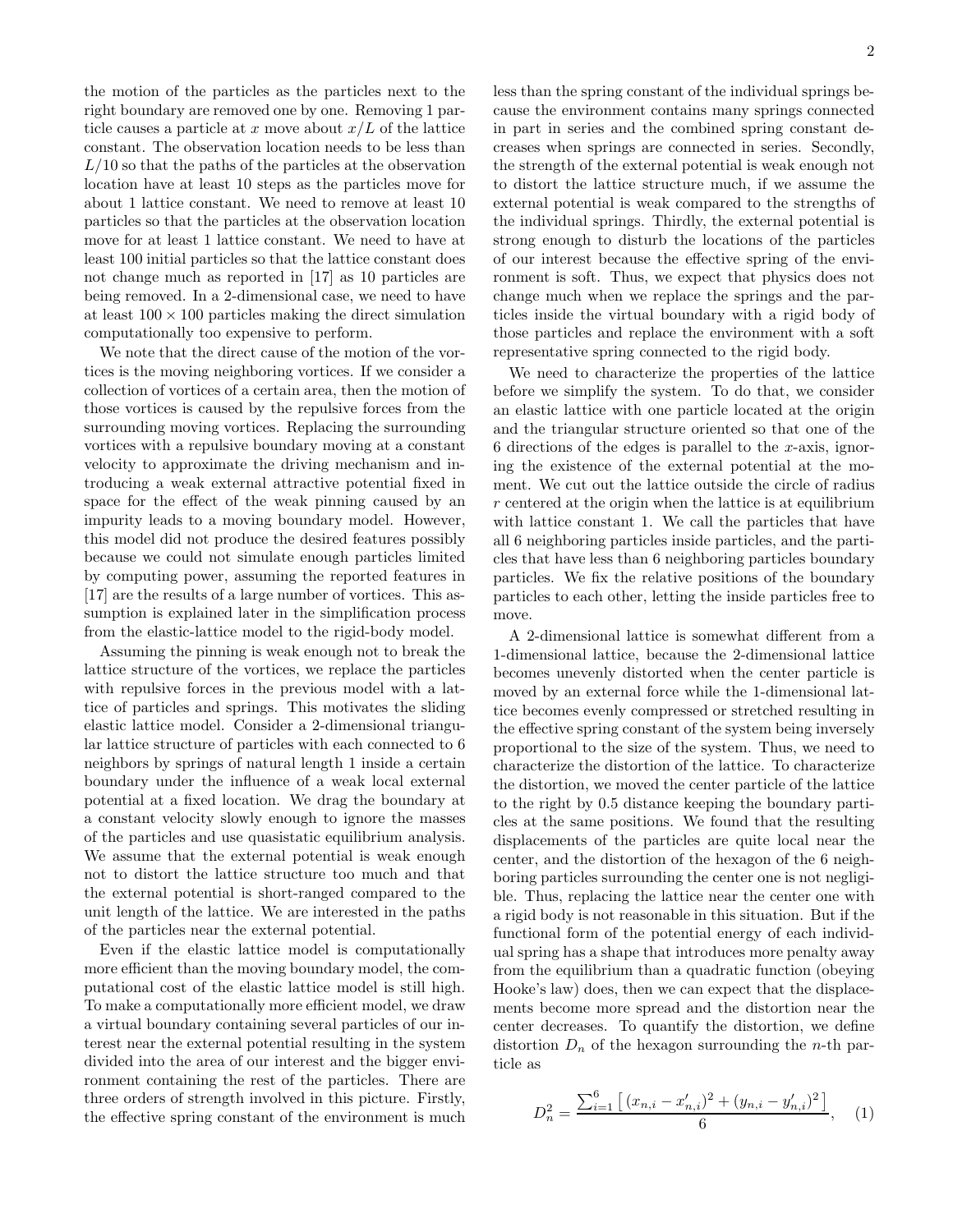

FIG. 1. (color online) (a) Distribution of distortions. The radius of the boundary is 100. The values with quartic potential springs were multiplied by 6.22. (b) Maximum distortion vs. lattice size (radius). The vertical axis is the maximum distortion occurring at the center particle moved by the external force. (c) force vs. lattice size (radius). The vertical axis is the force necessary to move the center particle by 0.5 distance. The forces with quartic potential springs were multiplied by 4.95. (d) Force vs.  $\Delta x$ . The quartic potential springs are used. The radius of the lattice is 100. The hollow blue dots are the measured forces necessary to move the center particle by  $\Delta x$ . The solid curve is a fit by cubic function  $5.72 \times 10^{-5} x^3$ .

where  $x_{n,i}$  and  $y_{n,i}$  are the x and y positions of the *i*th neighboring particle of the distorted hexagon and  $x'_{n,i}$ and  $y'_{n,i}$  are the x and y positions of the *i*<sup>th</sup> neighboring particle of an undistorted hexagon. Figure 1(a) shows the distortions as a function of distance from the center with springs of  $V = \frac{1}{2} (\Delta x)^2$  potential energy (quadratic) and  $V = \frac{1}{4} (\Delta x)^4$  potential energy (quartic) when the radius of the boundary is 100. The figure shows that the distortions are more spread throughout the lattice and the maximum distortion occurring at the center is smaller with quartic potential springs than with quadratic potential springs. Figure 1(b) shows the maximum distortion, which occurs at the center particle that was moved by the external force, as a function of the lattice size (the radius of the boundary) with quadratic potential springs and with quartic potential springs. The figure shows that the maximum distortion decreases faster with quartic potential springs than with quadratic potential springs as the lattice size increases implying the rigid body model is a better approximation with quartic potential springs than with quadratic potential springs given the same lattice size.

Next, we characterize the effective spring of the lattice. Figure  $1(c)$  shows the amount of external force necessary to move the center particle by 0.5 distance as a function of the lattice size with quadratic potential springs and quartic potential springs. The figure shows that the force necessary to move the center particle decreases much faster

with quartic potential springs than with quadratic potential springs as the lattice size increases, and equivalently that the effective spring the lattice becomes softer much faster with quartic potential springs than with quadratic potential springs as the lattice size increases.

So far, we compared the properties of the lattice of quadratic springs and the lattice of quartic springs. We also found that the results extend further when the higher exponents than 2 or 4 are used in the potential function of the springs. For the use in the rigid body model, we measured the spring constant  $k$  of the lattice of quartic springs when the radius of the lattice is 100 by measuring the forces necessary to move the center particle by  $\Delta x$ ranging from 0 to 0.5. Figure 1(d) shows the force as a function of  $\Delta x$ . We find the spring constant k of the lattice to be  $5.72 \times 10^{-5}$  from the figure.

Now, we compare the elastic lattice model and the rigid body model. The elastic lattice model is the same as described before with a lattice of the radius of 100, springs of  $V = \frac{1}{4} (\Delta x)^4$ , and an external potential of 2dimensional inverted Gaussian with standard deviation  $\frac{w}{\sqrt{2}}$  of 0.2/ $\sqrt{2}$  and height h of 1.144 × 10<sup>-7</sup> fixed at the origin. We rotated the lattice by  $\arctan(\sqrt{3}/5)$  radian counterclockwise to produce a nontrivial path pattern, moved the boundary particles to the right in small intervals keeping the shape of the boundary the same but allowing the inside particles move freely, and then numerically calculated the equilibrium positions of the particles at each step by finding the positions of the inside particles that minimize the total potential energy defined as

$$
V(\mathbf{x}, \mathbf{y}) = \frac{1}{4} \sum_{n=1}^{N_s} (l_n - 1)^4 - \sum_{n=1}^{N} h e^{-(x_n^2 + y_n^2)/w^2}, \quad (2)
$$

where **x** and **y** are vectors with each component representing x and y positions of each particle,  $N_s$  is the number of springs of the system, and  $l_n$  is the length of the nth spring that is determined by the positions of the two particles on the ends, and  $N$  is the number of the inside particles. Figure  $2(a)$  shows the path pattern near the external potential. The small black dots are the positions of the particles at each traveled distance by the boundary particles. The solid curves connecting the small black dots are the paths of each particle. The big gray dots are the positions of the particles with the center particle at the origin when there is no external potential. The figure shows that the particles tend to stay longer near the gray areas. We did a similar simulation with a rigid body of a rotated hexagonal shape of radius 20 and an effective spring of spring constant k of  $5.72 \times 10^{-5}$  as determined in Fig. 1(d) attached to the center particle. We moved the equilibrium position of the effective spring to the right in small intervals, and calculated the position of the center particle that minimizes the total potential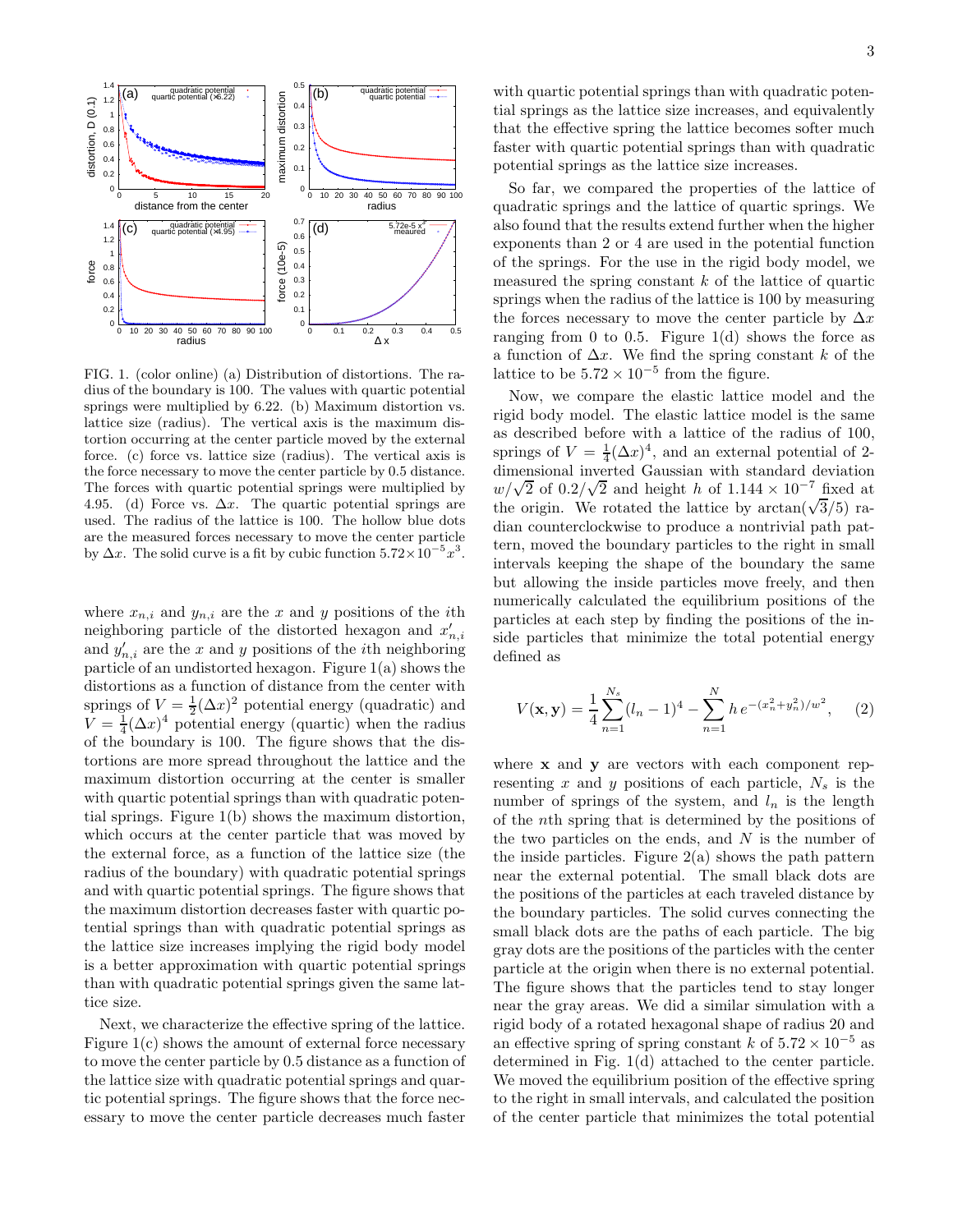

FIG. 2. Paths of the particles near the external potential of (a) the elastic lattice model (b) the rigid body model when the system moves to the right in small intervals with the external potential located at the origin. The small black dots are the positions of the particles at each distance step, and the big gray dots are the positions of the particles with the center particle at the origin and no external potential.

energy defined as

$$
V(x,y) = \frac{k}{4} \left[ (x-X)^2 + y^2 \right]^2 - \sum_{n=1}^{N} h e^{-\frac{(x+x_n)^2 + (y+y_n)^2}{w^2}},
$$
\n(3)

where  $x$  and  $y$  are the horizontal and vertical positions of the center particle of the rigid body,  $X$  is the horizontal equilibrium position of the center particle due to the effective spring,  $N$  is the number of particles of the rigid body, and  $x_n$  and  $y_n$  are the fixed horizontal and vertical positions of the nth particle in the rigid hexagon with respect to the center particle. The second term of the potential can be viewed as the potential of the center particle due to multiple Gaussian potentials, so the system can be viewed as one particle attached to a spring and moving through multiple external potentials located at the gray areas in the figure. Figure 2(b) shows the result. Figs.  $2(a)$  and  $2(b)$  show similar path patterns implying that the rigid body model is a good approximation of the elastic lattice model.

To produce the path pattern of the superconducting vortices reported in [17], we used a rigid hexagon of radius 20 rotated by -arctan( $\sqrt{3}/11$ ) radian, a spring of spring constant 1 attached to the center particle, and an external potential defined as

$$
G(x,y) = \begin{cases} -A e^{-(u^2/\sigma_{u+}^2 + v^2/\sigma_v^2)}, \text{ for } u > 0\\ -A e^{-(u^2/\sigma_{u-}^2 + v^2/\sigma_v^2)}, \text{ otherwise} \end{cases}
$$
  
\n
$$
u = x \cos \theta - y \sin \theta
$$
  
\n
$$
v = x \sin \theta + y \cos \theta,
$$
 (4)

where  $A = 0.03$ ,  $\sigma_{u+} = 0.6$ ,  $\sigma_{u-} = \sigma_v = 0.2$ , and  $\theta = -132^\circ$ . We moved the equilibrium position of the spring to the left. Figure 3 shows the path of the center particle and the overlaid paths of several particles around the center. This figure and Fig. 2 of [17] show similar



FIG. 3. The path patterns of the rigid body model. (a) The path of the center particle. (b) The overlaid paths of several particles around the center particle. The lattice was rotated by -arctan( $\sqrt{3}/11$ ) radian. An asymmetric Gaussian external potential was used. The equilibrium position of the effective spring was moved to the left in small intervals.

path patterns even if the paths from our model make sharper changes of directions than the paths from the experimental observation do. From this result, we propose that the pinning effects of the impurities in the sample used in the experiment of [17] were weak enough not to destroy the lattice structure of the vortices around them, but the large number of vortices in the sample made the effective spring of the vortex system soft enough to produce the observed vortex dynamics.

In summary, we went through several simplification processes of the superconducting vortex system introducing the sliding elastic lattice model with a weak external potential and a rigid body model that approximates the behavior of the particles near the external potential, and showed similar path patterns from the elastic lattice model and the rigid body model. Then, we applied the rigid body model to the superconducting vortex system under a slowly decaying magnetic field, and showed that the path pattern from our model is similar to the experimentally observed one suggesting that the reasoning leading to our model can be a possible explanation of the observed vortex dynamics reported in [17].